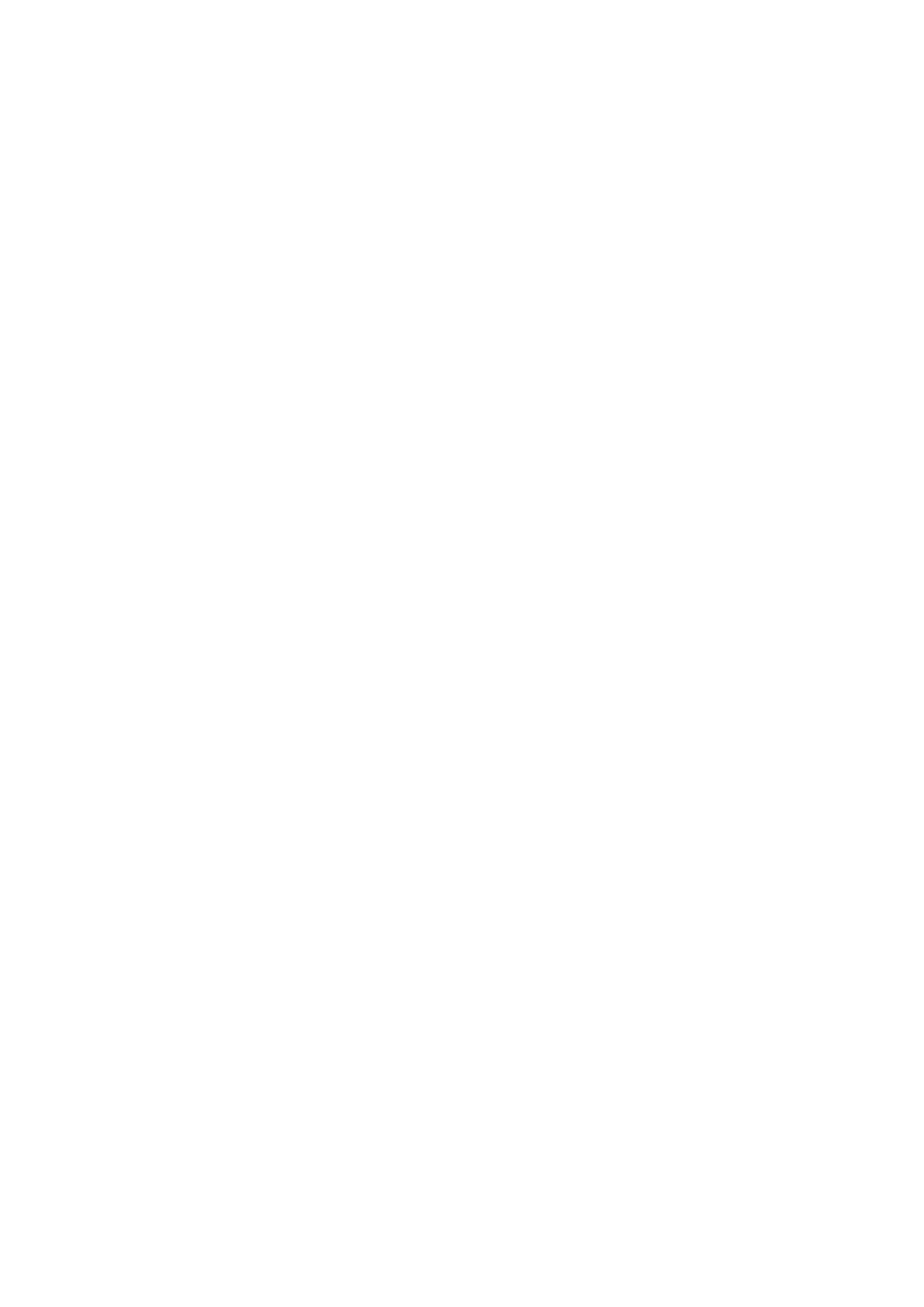## **Education and Training Monitor 2017**

## **Executive summary**

Highlights of the cross-national analysis Highlights of the country analysis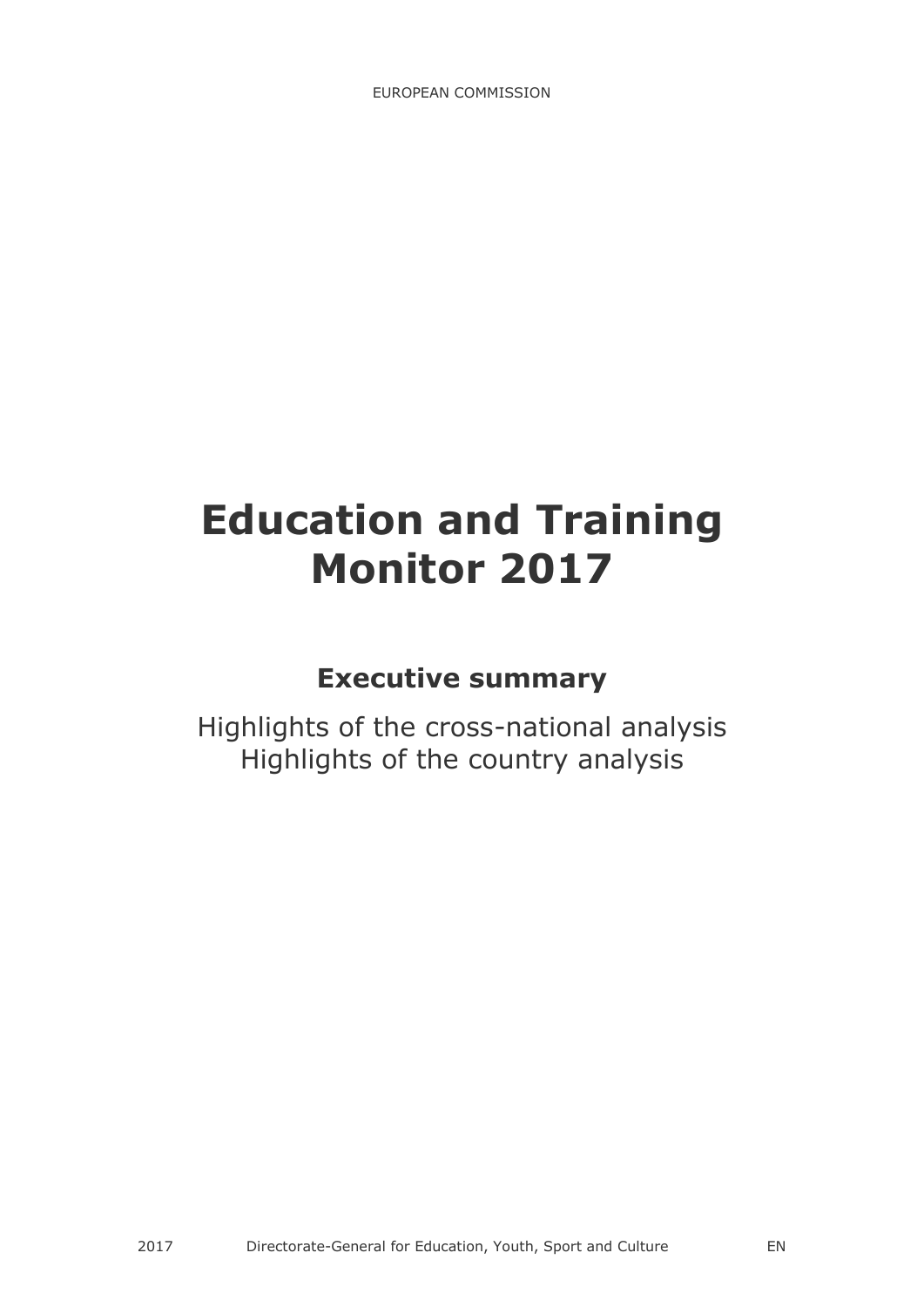*The Education and Training Monitor 2017 was prepared by the Directorate-General for Education, Youth, Sport and Culture (DG EAC), with contributions from the Directorate-General of Employment, Social Affairs and Inclusion (DG EMPL) and the Eurydice Network. DG EAC was assisted by the Education and Youth Policy Analysis Unit from the Education, Audiovisual and Culture Executive Agency (EACEA), Eurostat, Cedefop and the JRC's Human Capital and Employment Unit, Directorate Innovation and Growth. The Members of the Standing Group on Indicators and Benchmarks (SGIB) were consulted during the drafting phase.*

*The manuscript was completed on 15 September 2017. Additional contextual data can be found online [\(ec.europa.eu/education/monitor\)](http://ec.europa.eu/education/policy/strategic-framework/et-monitor_en)*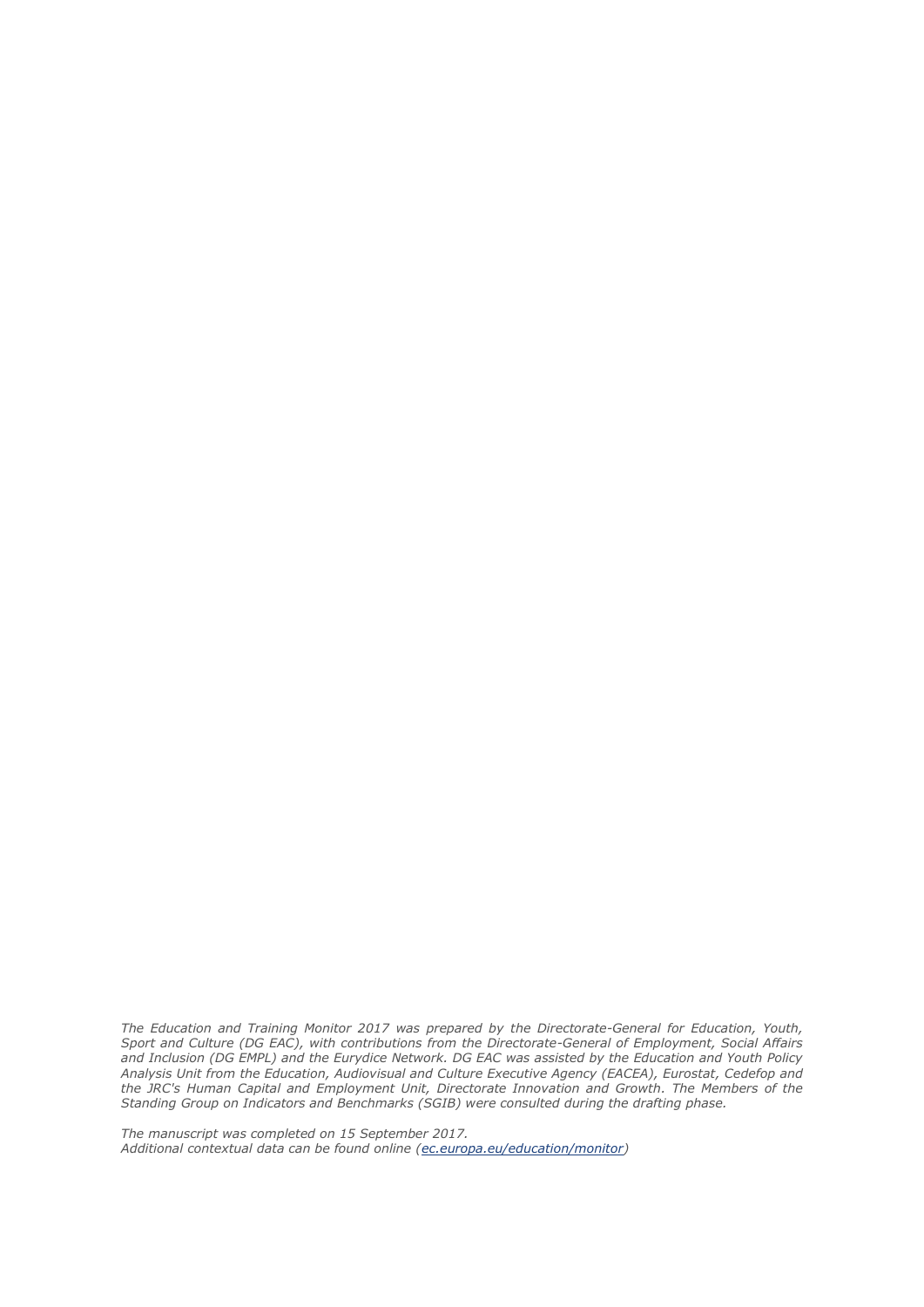![](_page_4_Picture_0.jpeg)

## **Executive summary**

#### **Highlights of the cross-country analysis**

The lead theme of this year's Monitor is inequality in education and the important role that education plays in building a fairer society. The prime new data source is the 2015 PISA<sup>1</sup> test of 15-year-old pupils with all EU Member States taking part for the first time. PISA, with its rich information about the background of the tested pupils, offers unique insights into the effect that socio-economic background, a migrant background and gender have on attaining the EU benchmark on low achievement in reading, maths and science.

The equity and social cohesion theme also features strongly in the reporting on the remaining EU 2020 education targets (Part 2), the targets relate to:

- early leavers from education and training
- tertiary educational attainment
- participation in early childhood education and care
- employment rates of recent graduates
- adult participation in learning.

Part 3 of the Monitor draws on the recent Commission policy initiatives and offers an analytical underpinning for the development of schools, on how to achieve excellence in teaching and on the agenda for higher education.

#### **Inequality remains a challenge for Europe**

Inequality is widely regarded as a threat to social cohesion and the long-term prosperity of our societies. The public debate on social justice has intensified in the wake of the financial crisis of 2008.

One key feature of inequality is its intergenerational transmission, or the impact of parents' socio-economic position on their children's educational attainment, occupational status, income or health. Education systems have a special role to play in building a fairer society by offering equal chances to everybody, regardless of their background. Offering equal chances to children and youth is more effective when is integrated with the real support for parents and families.

There is a strong association between educational attainment and social outcomes. People with only basic education are almost three times more likely to live in poverty or social exclusion than those with tertiary education. In 2016, only 44.0 % of young people (18-24) who had finished school below the upper secondary level were employed. And in the general population (15-64), unemployment is much more prevalent among those with only basic education (16.6 %) than for the tertiary educated (5.1 %). Furthermore, a higher share of people with tertiary education (80.4 %, according to the 2015 data) perceived their health as 'good or very good', while the rate was much lower among those with only basic education (53.8 %)**<sup>2</sup>** . Life expectancy grows in line with the level of education too: the education premium can span up to 10 years between the low-qualified and highly qualified (2015 data).

 $\mathbf{1}$ **<sup>1</sup>** PISA is the OECD Programme for International Student Assessment.

**<sup>2</sup>** It has to be said however that age effect also plays a role in this disparity as people with lower educational attainment tend to be older, due to the education expansion in the recent decades.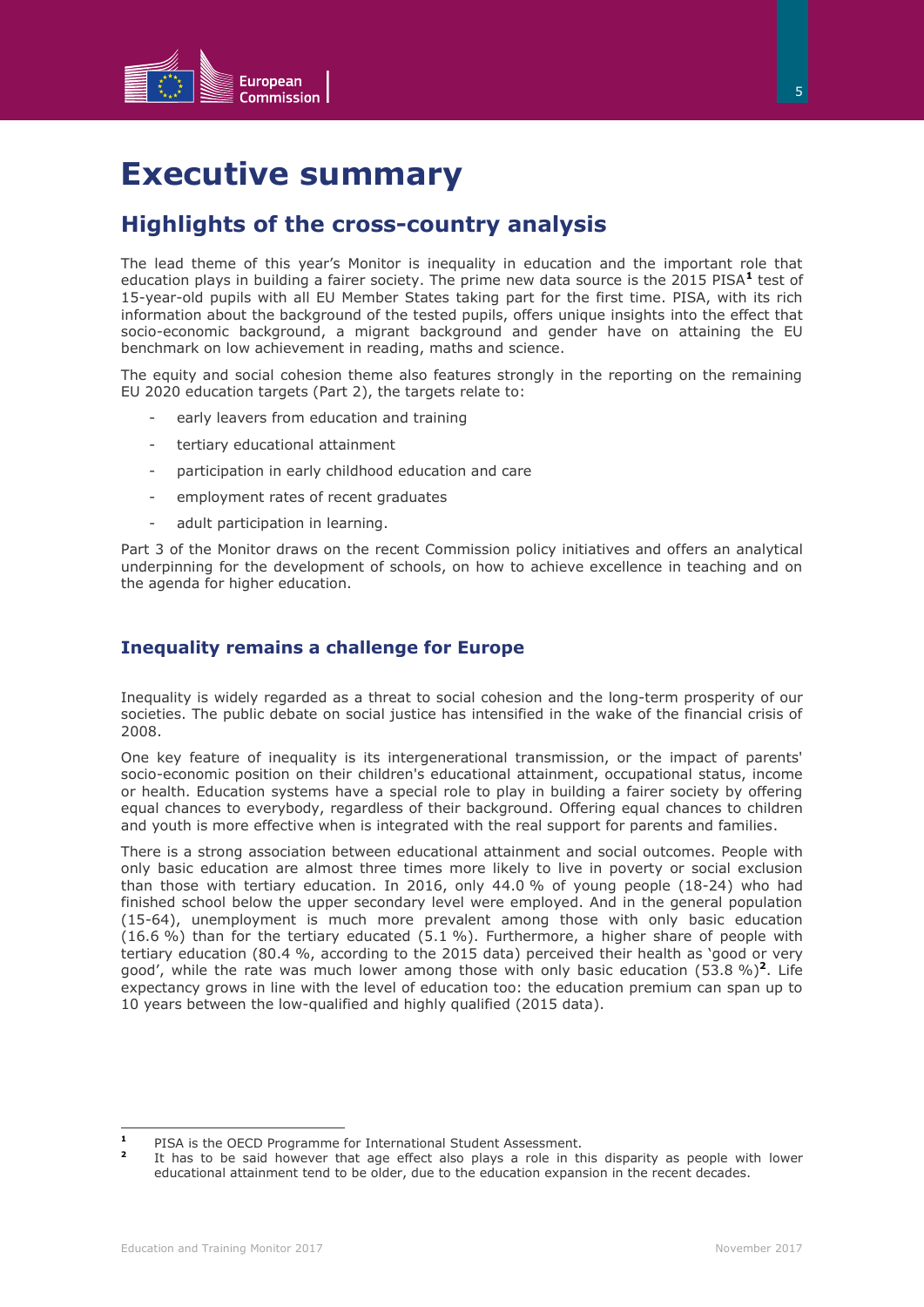![](_page_5_Picture_0.jpeg)

![](_page_5_Figure_1.jpeg)

![](_page_5_Figure_2.jpeg)

Legend: (*i)* top, persons with ISCED 0-2 (max. lower secondary education); *(ii)* middle, persons with ISCED 3-4 (uppersecondary and post-secondary non-tertiary education); *(iii*) bottom, persons with ISCED 5-8 (tertiary education).

There is ample evidence, particularly from the PISA tests held every 3 years, that children from less privileged social backgrounds perform less well at school than their better-off peers. The difference in the shares of low achievers in PISA between pupils from the bottom and top 25 % segment of the **PISA index of socio-economic and cultural status** (**ESCS**) is striking. As many as 33.8 % pupils from the bottom 25 % segment do not reach the basic level of competence in science, while only 7.6 % of those among the top 25 % on the ESCS index do not reach that level. These EU aggregates, however, mask significant differences among and within the Member States. They are analysed in further detail in the Monitor.

![](_page_5_Figure_5.jpeg)

#### **Visual 2 — Underachievers in science in the bottom and top quartiles of the PISA index of economic, social and cultural status (ESCS), 2015**

Legend: % PISA underachievers in science in the lowest (left bar) and highest (right bar) quartiles of ESCS PISA index.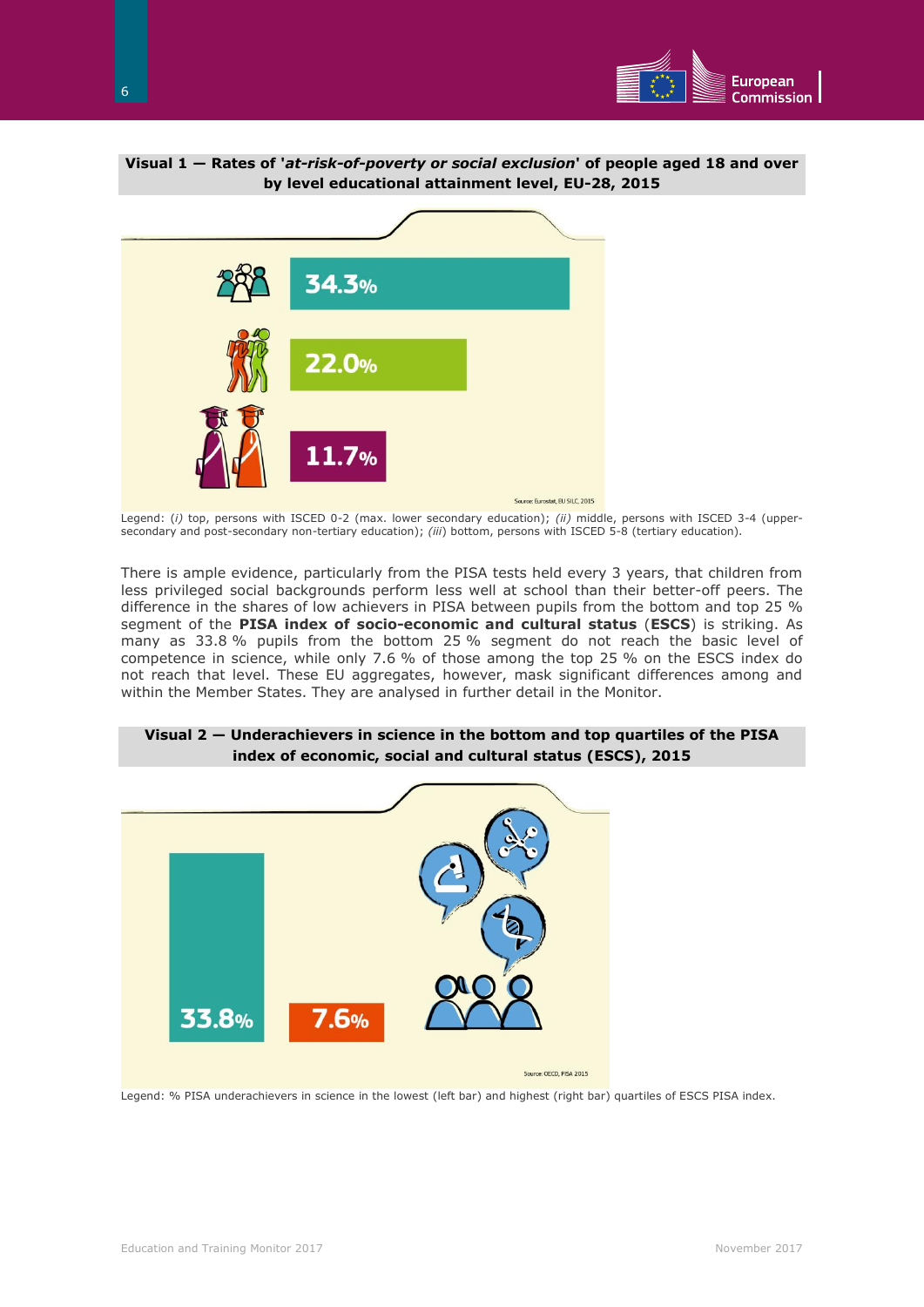![](_page_6_Picture_0.jpeg)

While education plays a key role in the integration of migrants, their situation in terms of educational achievement compared to native-born remains disadvantageous. In 2016, 33.9 % of the non-EU-born population aged 30 to 34 held low qualifications (i.e. they had lower secondary education or below), 19.1 percentage points (pp) more than the native-born population. Moreover, people with a migrant background from outside the EU often cumulate several disadvantages at once, e.g. having poor or low-skilled parents, not speaking the local language at home, having access to fewer cultural resources and suffering from isolation and poor social networks in the host country. Young people with a migrant background are also at a greater risk of performing badly at school and of dropping out of school early.

More generally, pupils with migrant background, i.e. either born outside the country (i.e. in another EU Member State or outside the EU) or with foreign-born parents, face difficulties in their schooling, as evidenced by their significantly lower educational performance and attainment compared to the native-born population.

![](_page_6_Figure_3.jpeg)

**Visual 3 — Underachievers in science by migrant background<sup>3</sup> , 2015**

Legend: From left to right, non-migrants, first-generation of migrants and second-generation of migrant students. Reading note: The percentages show weighted averages of selected EU Member States where the second generation of migrants is above 3 % of students taking part in PISA 2015.

Good education systems require appropriate investment. Treated as a whole, the EU Member States have managed to recover further from the recent financial crisis and have slightly increased spending on education as share of total government spending. The EU average share of education within public spending stood at 10.3 % in 2015, equivalent to EUR 716 billion. Education remains the fourth largest government expenditure item after social protection, health and general public services. The ratio of education spending to GDP stood at 4.9 % in the EU-28 countries in 2015. In recent years this ratio has been stagnant.

 **3** For the definition of [im]migrant students in PISA, please see Box I.7.1, Chapter 7, Volume I, p. 243, PISA 2015: 'non-[im]migrant students are students whose mother or father (or both) was/were born in the country or economy where they sat the PISA test, regardless of whether the student himself or herself was born in that country or economy; [im]migrant students are students whose mother and father were both born in a country/economy other than that where the student sat the PISA test; firstgeneration [immigrant students are foreign-born students whose parents are also both foreign-born; second-generation [immigrant] students are students born in the country/economy where they sat the PISA test and whose parents are both foreign-born´.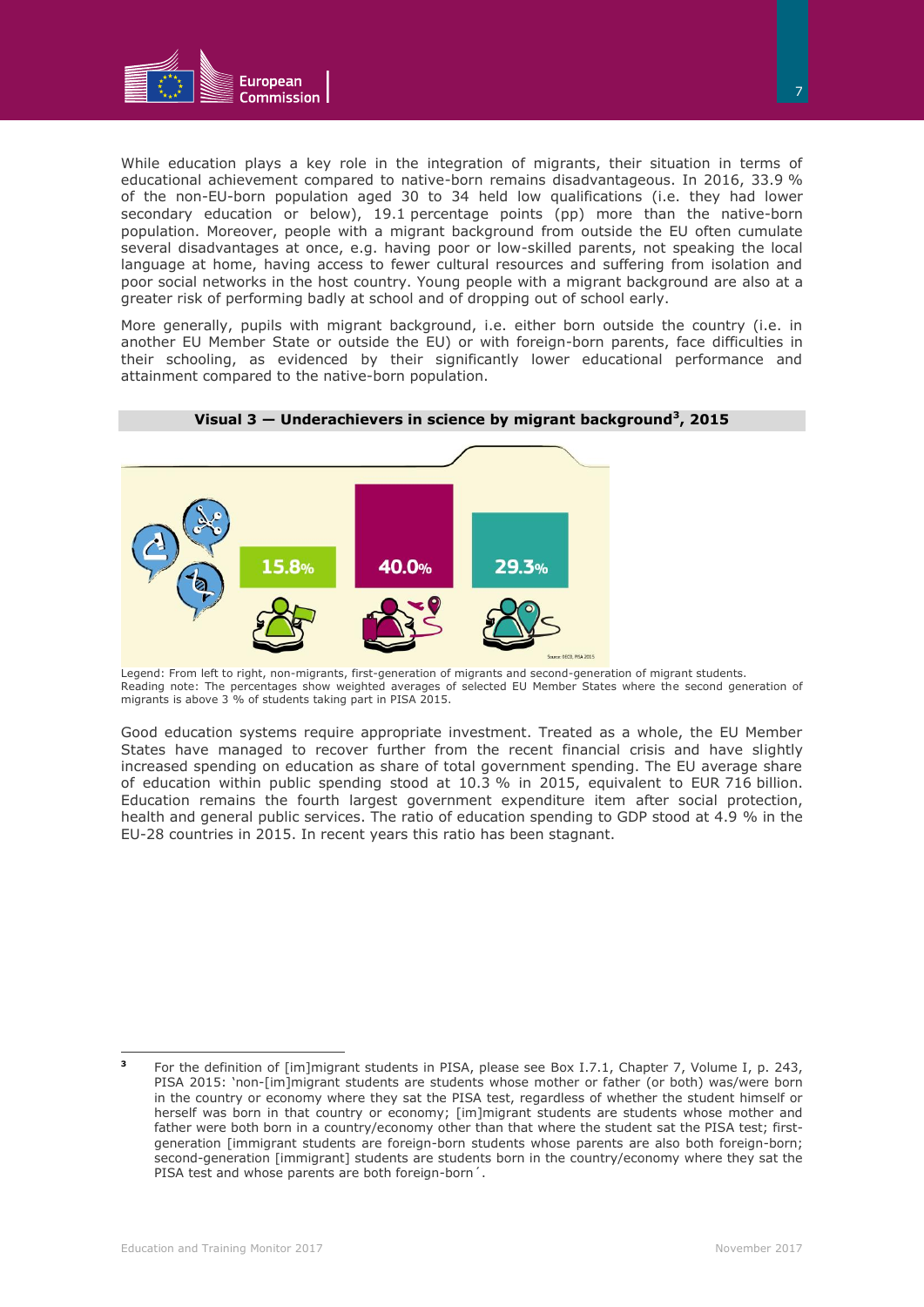![](_page_7_Picture_0.jpeg)

**Visual 4 — Average EU-28 government spending on education, general public services, health and social protection as a percentage of total government spending, 2016**

![](_page_7_Picture_2.jpeg)

Legend: From left to right, education, general public services, health and social protection.

#### **Progress towards the 2020 targets**

In 2016, the EU has continued the good progress of previous years on **early leavers from education and training**. With a current share of 10.7 %, the EU is inching towards the Europe 2020 headline target of below 10 %. However the percentage among foreign-born remains much higher (19.7 %).

The EU also made slight progress on the headline target for **tertiary educational attainment**. Having reached 39.1 %, the 2020 target of 40 % is now within reach.

The target for **early education and care** participation by the age group above 4 years of age has been practically met, with the EU reaching 94.8 %. Ensuring the high quality and accessibility of day care facilities, as well as on broadening participation among children below the age of 3 to meet the objective of 33 % would be a logical follow-up.

On the other hand, the target on **low achievers in reading, maths and science**, as measured by the PISA 2015 survey, suffered a setback compared with the 2012 survey, which makes the debate on how schools and teaching need to be improved even more timely. The percentage of 15-year-old pupils who failed to reach a basic level of competence in science stood at 20.6 %, up from 16.6 % in 2012.

The **employment rates of recent graduates** target continues to recover from the 2008 crisis and has improved slightly since the previous year, standing now at 78.2 %, not far from the goal of 82 %. However, the differences between the types of graduates are substantial: tertiary diploma holders exceed the target (82.8 %), whereas students who have completed general upper and post-secondary education only are lagging 10.2 pp behind (72.6 %). While the EU has moved closer to the target, the debate should also include the match between jobs and the skills workers possess. The mismatch remains high, particularly among bachelor's diploma holders. This is an incentive for educators to review curricula and education standards, and for students to review their choices of field of study.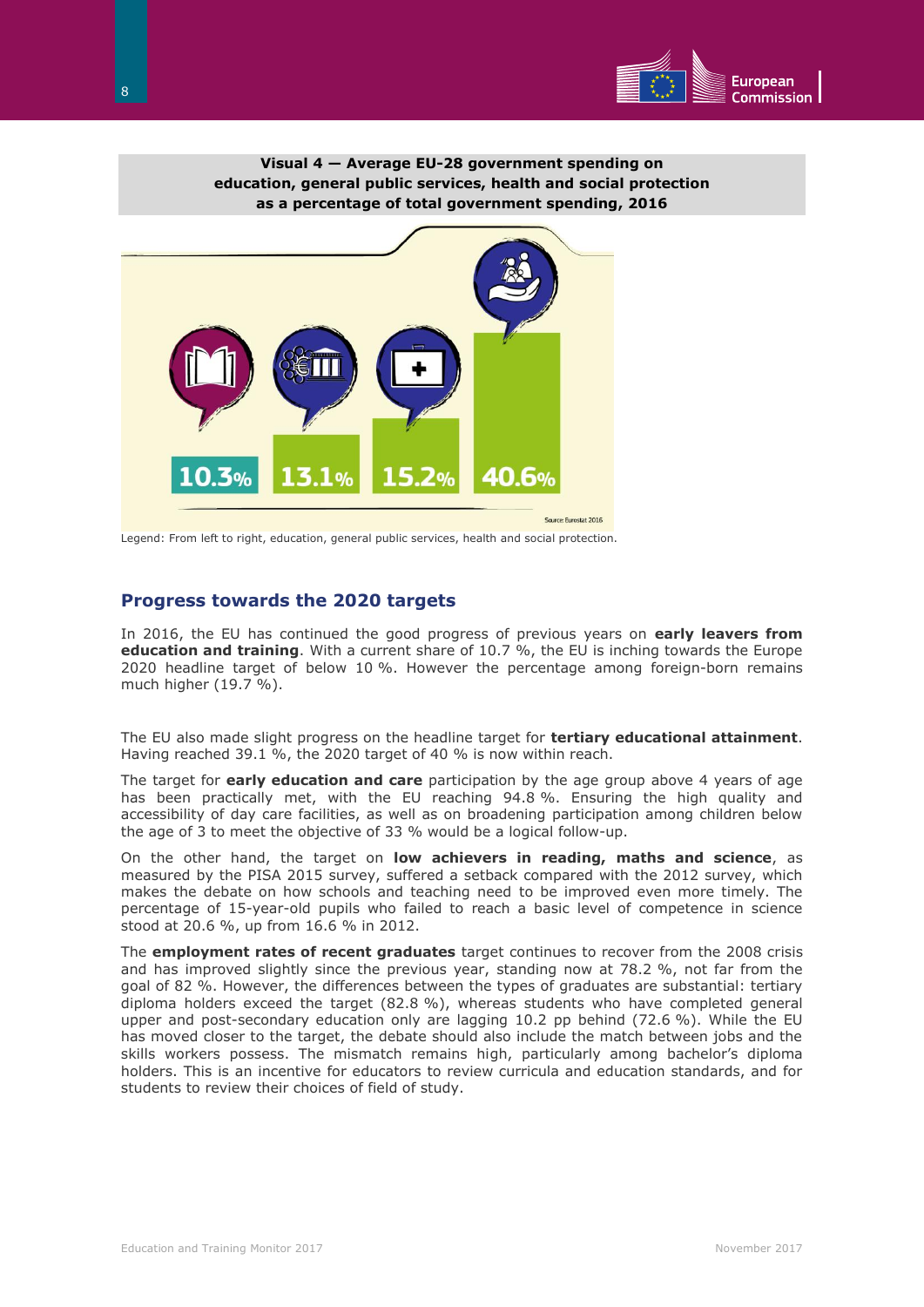![](_page_8_Picture_0.jpeg)

![](_page_8_Figure_1.jpeg)

Legend: the shares of people (aged 25-44) with a tertiary (top), a bachelor (middle) and a master diploma (bottom) that have an occupation traditionally requiring a lower level of educational attainment.

As for **adult participation in learning**, there has been practically no progress since the 2015. At 10.8 %, the EU still seems far from the modest target of 15 % of adults participating in formal or non-formal education and training.

Part 2 of Volume 1 of the Monitor contains detailed socio-demographic breakdowns, the evolution over time of progress towards the above benchmarks and a review of the differences between the Member States.

#### **Towards high-quality education for all**

The decrease in recent PISA results in basic competences, coupled with fast technological progress and globalisation, have set the context for the debate on how to modernise pre-school day care facilities, schools and universities. These reforms will be analysed further in this Monitor, on three levels:

- 1. Schools, teachers and governance: How can schools be made more responsive to the changing nature of basic skills required in the modern world, e.g. the growing importance of ICT technologies and multilingualism?
- 2. How can Europe help its ageing, mostly female and often economically fragile teaching force to turn modern technologies into an asset, to learn how to operate in a multicultural environment and help prevent radicalisation of disenfranchised young people?
- 3. Making school more participatory by getting parents, the local community and other stakeholders more closely involved, is believed to be an indispensable part of the modernisation of high-quality education for all.

Lastly, girls tend to outperform boys in PISA scores (although the gap has diminished since 2012) and are fewer than boys among the early school leavers from education and training. Women account for just 27 % of engineering graduates but dominate (67 %) among the humanities graduates. This ratio is reflected in science professions where women constitute a 20.2 % minority.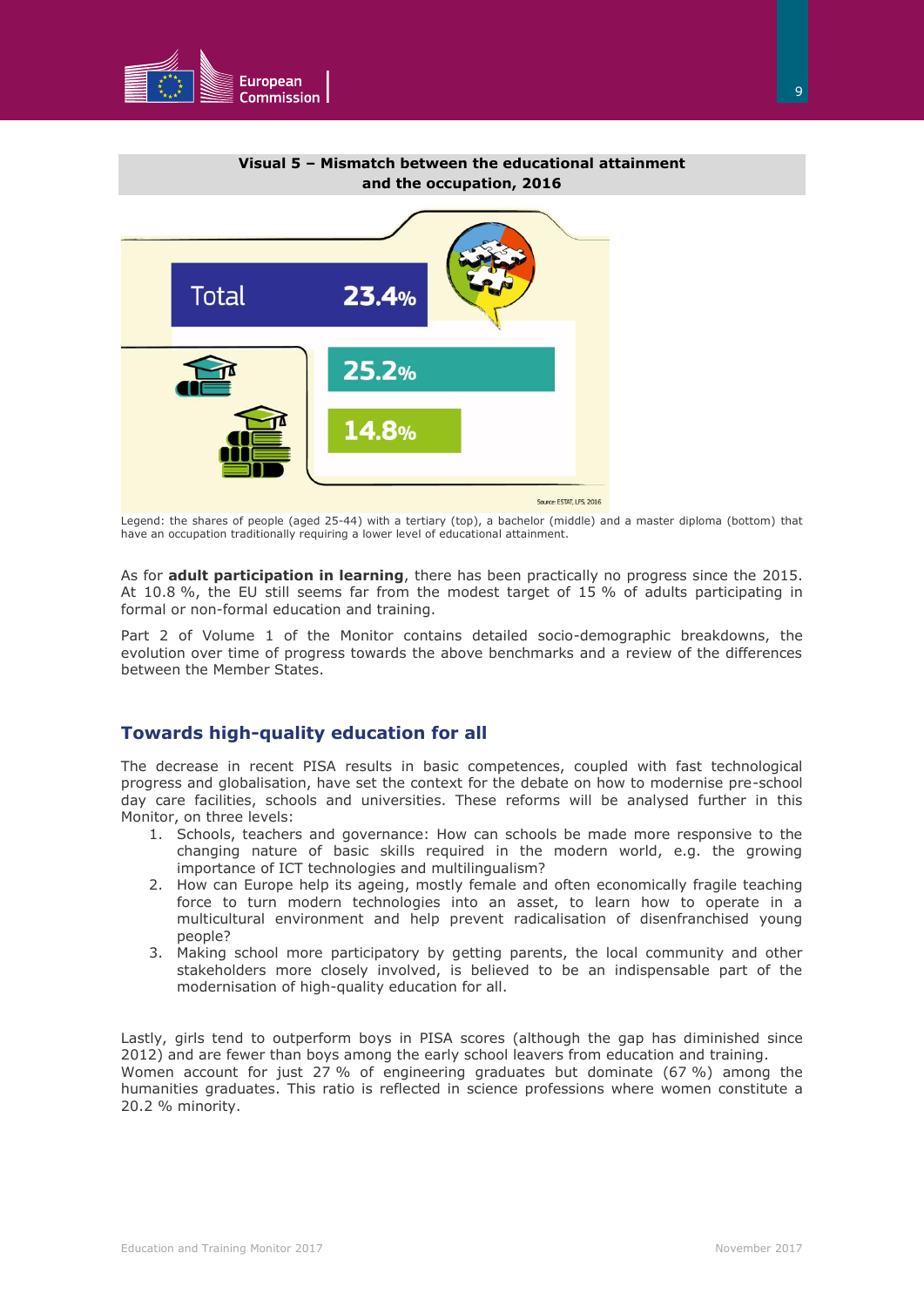![](_page_9_Picture_0.jpeg)

![](_page_9_Figure_1.jpeg)

Legend: *(i)* left bar, engineering, manufacturing and construction; *(ii)* right bar, arts and humanities.

### **Highlights of the country analysis**

Volume 2 of the Education and Training Monitor 2017 comprises twenty-eight individual country reports, and can be found online (ec.europa.eu/education/monitor). The country reports follow a structure similar to that of Volume 1, but complement the cross-national analysis with country-specific data and information on policy measures and the latest reforms.

- **AT** Austria is implementing the reform agenda agreed in 2015: the package on school autonomy, administration and comprehensive schools was adopted in July 2017. While the early school leaving rate fell further in 2016 to well below the European target, performance in basic skills has not improved in international testing. The new strategy on the social dimension of higher education is an important element within the new framework for public funding of universities. Austria will have to replace about half of its teaching force during the next decade. This will require it to attract and train sufficient student teachers, but also provides an opportunity to innovate in pedagogy. Austria has a uniquely strong short-cycle, professionally oriented tertiary education including in science, technology, engineering and mathematics. However, it needs more PhD graduates to further sustain its goal of becoming an innovation leader.
- **BE** Major school reforms are at an early stage: sustained political commitment will be needed. Belgium has reached its national early school leaving target. Actions to further lower the numbers leaving school with low or no qualifications are being pursued. The equity challenge is significant, with PISA showing above average performance gaps linked to socioeconomic status and migrant background. The challenge could increase as growth in the school population will be concentrated among disadvantaged groups. New school governance and quality assurance measures should help to better combine autonomy and accountability and reduce inequalities between schools. Teachers' continuous professional development needs improvement. Tertiary attainment is high, but the system is under pressure with rising student numbers. Initiatives seek to address low graduate numbers in science and technology and gender imbalances.
- **BG** There is a greater focus on inclusive education in Bulgaria. Authorities plan to revise the funding model in school education to support improvements in equity (by channelling additional resources to disadvantaged schools) and quality. Underachievement in basic skills as measured by PISA remains one of the highest in the EU. This is due to a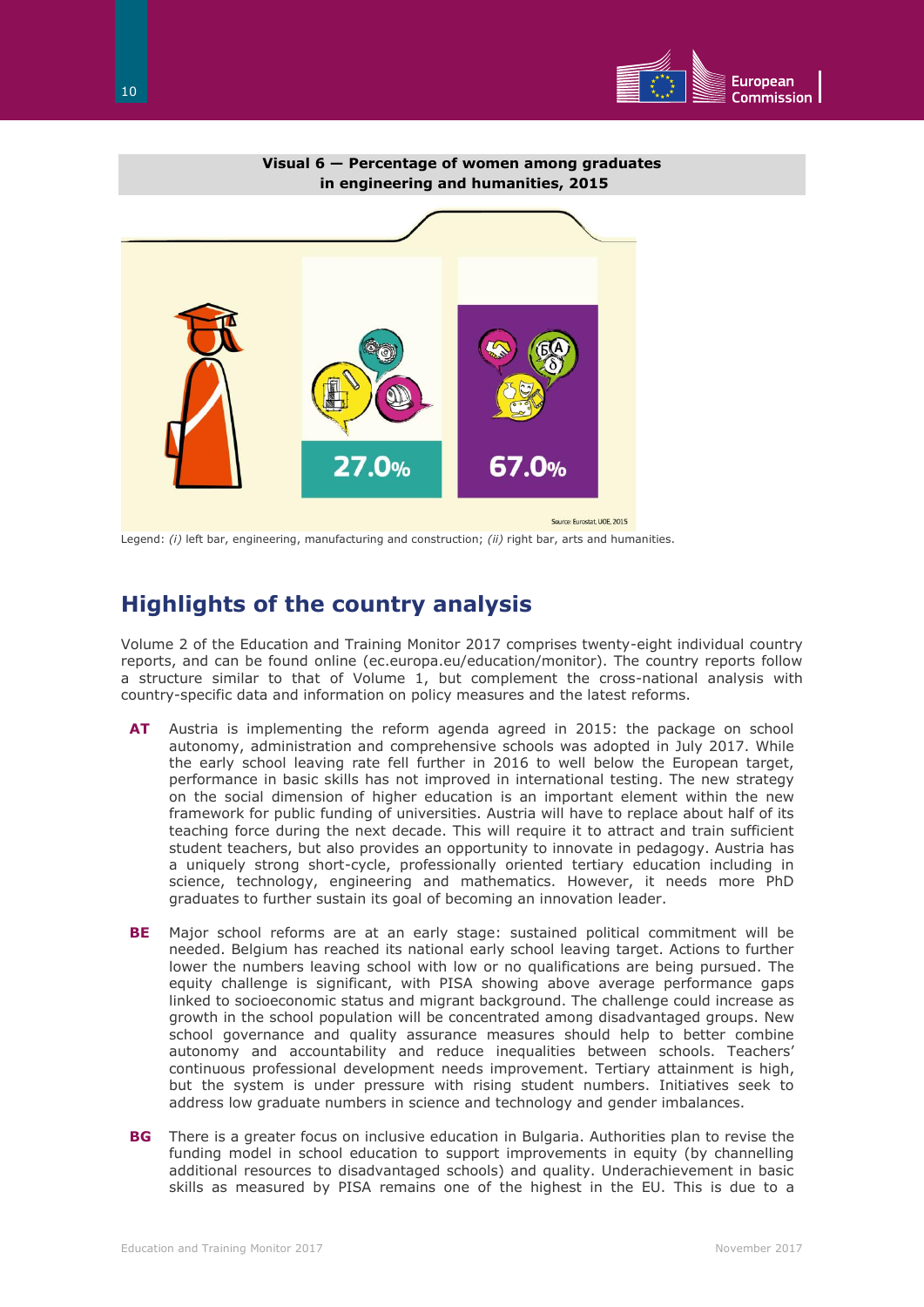![](_page_10_Picture_0.jpeg)

combination of educational factors and equity challenges. Authorities have started implementing a new approach to tackle early school leaving. Integrating Roma into the education system remains a challenge, as does Roma school segregation in education. Bulgaria seeks to significantly raise salaries to increase the attractiveness of the teaching profession and counter the fast ageing of teachers. Performance-based funding of higher education seeks to address the challenges of quality and labour market relevance. Bulgaria is making efforts to improve the quality of vocational education and training.

- **CY** The share of low achievers in basic skills among 15-year-olds is comparatively high. Cyprus ranks last in the EU in science and mathematics. The gender gap in reading is the highest in the EU. Tertiary attainment is one of the highest in the EU, but tertiary graduates' employment levels are below average, while the share who works in nongraduate level jobs is the highest in the EU. Despite much improved employment levels among VET graduates, measures to improve the attractiveness of vocational education and training have yet to bear fruit or to turn around very low participation levels. The modernisation of school education has advanced in the areas of teachers' continuing professional development and appointment, but lags behind for school and teacher evaluation. Early school leaving and low performance of at-risk students are tackled through dedicated support measures in schools.
- **CZ** The employment rate of recent graduates is very high. Inequalities in educational outcomes linked to socioeconomic background are strong and hit the Roma population in particular. The proportion of low achievers in basic skills increased markedly, in particular in science. Teachers' salaries remain relatively low and the teaching workforce is ageing, calling for measures to increase the attractiveness of the profession to talented young people. Tertiary educational attainment has confirmed its rapid increase and implementation of the long-awaited reform of higher education has started.
- **DE** The performance of 15-year-olds in science, mathematics and reading is stable overall but remains much lower for students with a migrant background. The influence of socioeconomic factors on educational outcomes has decreased but is still important. Public spending on education remains below the EU average. Financial planning will be confronted with specific challenges including demographic change, school infrastructure, teacher appointments, integration of refugees and inclusion of special-needs students. Participation in early childhood education is almost universal for 4- to 6-year-olds. Improving the supply and quality of early childhood education and care is a priority. Substantial efforts have been made to integrate refugees at all levels of education. However, difficulties in allocating them to appropriate schools in some regions exist. Enrolment and attainment levels in tertiary education are on the rise. Vocational education and training appears less attractive to young Germans, despite the fact that employment prospects for VET graduates remain very good.
- **DK** Danish education combines high achievement with good levels of equity and a focus on student well-being. The rate of high-performing students is, however, lower than in other Nordic countries. The Vocational Education and Training reform of 2015 simplified studies and the reform has had some initial positive impact, for instance on transition to higher education. However, reducing dropout rates and attracting entrants from primary school remain major challenges. The 2014 compulsory school (Folkeskole) reform is being implemented. A reform of upper secondary education will start in 2017/2018. Public education budgets have been reduced, but Denmark remains the biggest investor in education in the EU. Tertiary student numbers have doubled since 2008. This has led to a focus on how to better manage student flows and speed up graduation. The transition from study to work is comparatively slow.
- **EE** Estonia has a well performing school system. Underachievement in basic skills and the impact of socioeconomic status on student performance are low. Early school leaving remains a challenge, with marked gender differences and geographical disparities. Participation in early childhood education and care remains below the EU average. Teacher salaries have increased significantly and are set to increase further in order to make teaching more attractive and counter the ageing of the teaching workforce.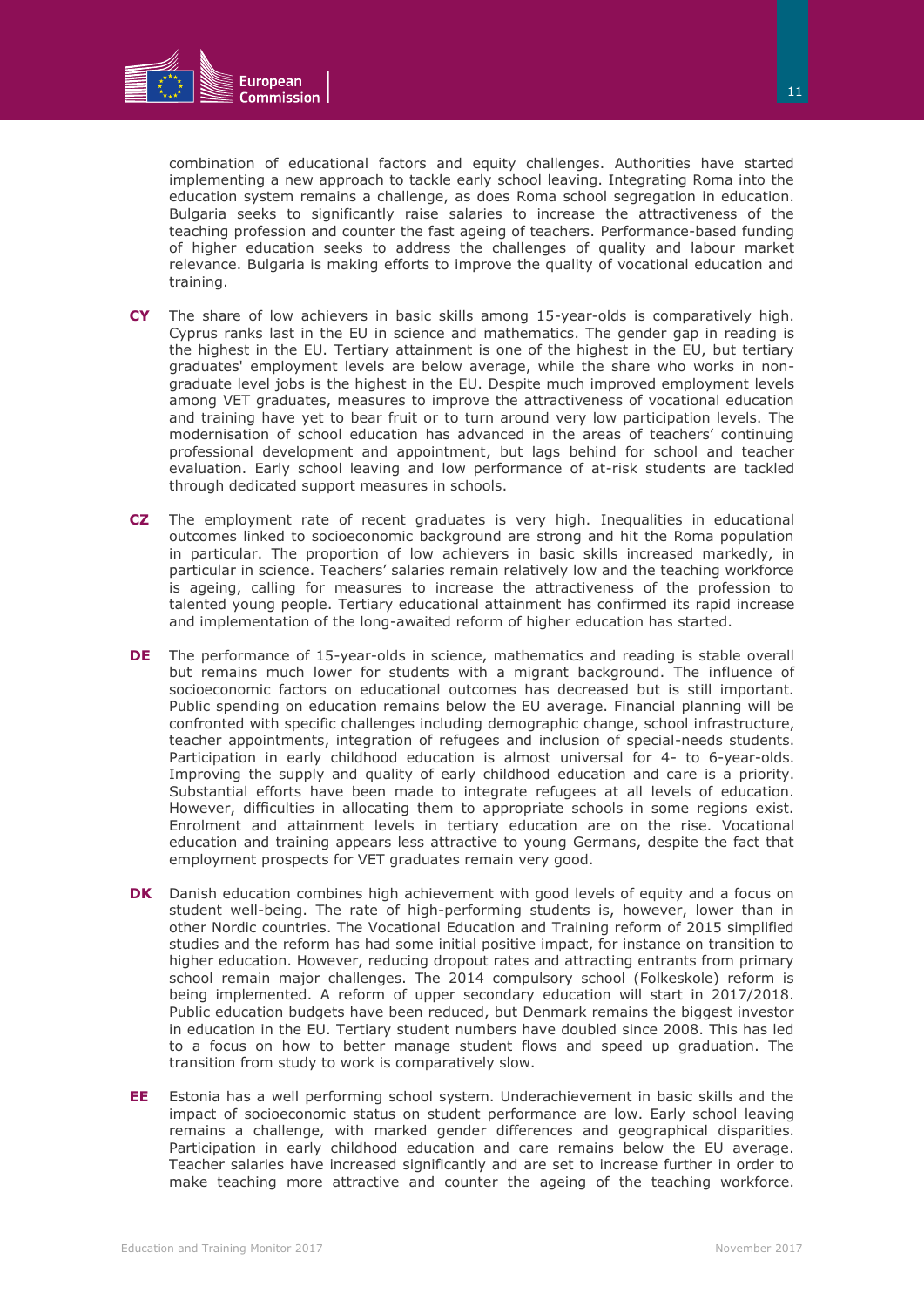![](_page_11_Picture_0.jpeg)

Tertiary educational attainment is high and growing, but gender gaps persist. The funding model for universities was revised targeting the stability of resources and completion of studies in nominal time. Labour market and skills surveys aim to anticipate future trends and feed changes into the education and training system, thus supporting adjustments in the economy.

- **EL** The share of low achievers in science, mathematics and reading as measured by PISA 2015 is above EU average and particularly high among students with a migrant background. Gender and socioeconomic status strongly affect student performance. The tertiary attainment rate is high, but the employment rate of recent graduates remains low and macro-economic skills mismatches persist, leading to a significant outflow of highly skilled people. New policy measures aim at strengthening the quality of school education, but efforts to achieve greater autonomy and efficiency appear insufficient. Greece is making important efforts to provide education to refugee children, but numerous challenges remain with regard to their integration into mainstream education. The reform of vocational education and training is progressing, but there is scope to further increase its attractiveness and boost participation.
- **ES** The Spanish Parliament is consulting stakeholders before drafting a proposal for a Social and Political National Pact on Education that would set the terms for a long-lasting education reform. This has put on hold several parts of the Law to improve the quality of education and other pending reforms. Students' abilities as measured by PISA 2015 are stable at around the EU average and early school leaving continues to decrease. However, significant gaps between regions show that progress is uneven across the country. The increase in recruitment of teachers should help address the high levels of interim staff in schools, while reforming the teaching profession is one of the main features of the future pact. The Ministry of Education, Culture and Sport is making significant efforts to prevent violence and bullying in schools. Enrolment in higher education continues to fall and the education offer is very broad and not fully relevant to the job market. University-business cooperation has improved in the field of research and innovation but has yet to address education.
- **FI** Reforms to the education system such as the curriculum for the 21st century, the new comprehensive school and the teacher development programme aim to maintain the quality of the education system, while acknowledging the increasing need to address inequalities. In 2016 early school leaving was significantly reduced for the first time in years, with a moderate gender difference. But young people with a migrant background do significantly worse. Finland's performance in basic skills in PISA 2015 continued to slip, but it remains one of the best performing European countries. The education system continues to face public budget cuts. More migration and increasingly divergent educational outcomes in different regions have reduced the homogeneity of educational outcomes.
- **FR** Recent education reforms focus on reducing inequalities. New curricula and pedagogical practices have entered into force and 54 000 new teaching posts were created in early stage and 'priority' education. The number of pupils leaving education annually with no qualification has fallen by 30 % between 2009 and 2016. Pupils' performance in basic skills remains strongly linked to their socioeconomic background. Initial teacher education has been reformed, helping to make the profession more attractive, but continuing professional development has not been substantially improved. The tertiary educational attainment rate is high. Vocational education and training has seen important evolutions aiming at improving integration into the labour market for initial VET and improve access to relevant training for continuous VET.
- **HR** The very low early school leaving rate is among the main strengths of Croatia's education system. Basic skills have declined and are below the EU average. There are differences in performance linked to socioeconomic status, but the quality of curricula and teaching appear to be the main driver of Croatia's poor performance. Participation rates in early childhood education and care and in adult education are low compared to other EU countries. Despite recent robust economic growth and a more promising labour market situation, low skill levels need to be addressed. The same applies to the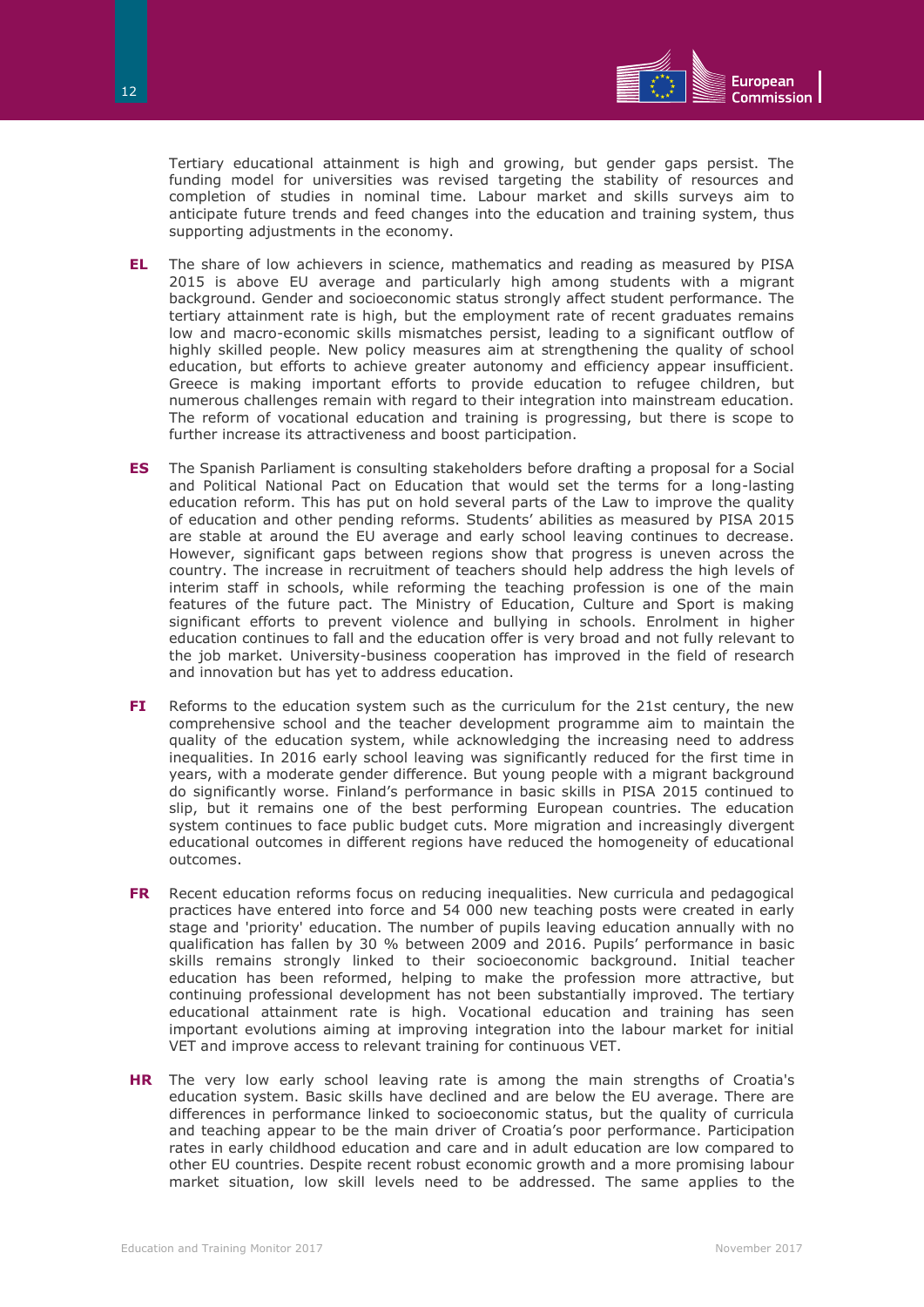![](_page_12_Picture_0.jpeg)

relevance of skills acquired in vocational and higher education. A number of reforms have been prepared in the context of the Strategy for Education, Science and Technology and the associated curricular reform. However, progress in 2017 has been limited.

- **HU** A revision of Hungary's national curriculum was launched in 2017 in response to declining performance in PISA 2015. Recent measures on early childhood education and care may contribute to closing performance gaps between pupils from disadvantaged and more privileged backgrounds. A 2017 increase in applications to initial teacher training suggests that recent measures are helping to attract new candidates to the profession. New graduate tracking surveys offer a good insight into the employment situation of recent graduates. Hungary faces skills shortages; responding to these is hampered by low enrolment and completion rates in tertiary education.
- **IE** Irish students' basic skills in reading, mathematics and science are high and relatively unaffected by socioeconomic background. Ireland continues to compare very well on education targets for early school leaving and tertiary education attainment. However, inequalities in participation and access are still to be addressed. A phased implementation of reforms at lower secondary level is set to be completed in 2019. These reforms will also inform reviews of upper secondary education. The major reforms of the further education and training and higher education sectors are progressing. Access to higher education remains closely linked to socioeconomic status and there is a need for alternative, more vocationally oriented pathways. Future funding of tertiary education is also a key issue.
- **IT** The 2015 school reform has entered into force and could improve learning outcomes as well as increase equity. Although still above the EU average, the early school leaving rate is on a steadily downward trend; participation in early childhood education is almost universal for four- to six-year-olds. Italy's tertiary educational attainment rate for 30- to 34- year-olds is one of the lowest in the EU. The higher education system faces the challenge of ageing and declining teaching staff. The negative trend in higher education funding is being reversed, with additional resources allocated on a selective basis. Transition from education to work is difficult, also for high-qualified people. This is causing an outflow of highly skilled people.
- **LT** Depopulation due to demographic trends and emigration is a big challenge for the efficiency of spending in education. In this context, low participation of adults in lifelong learning is a concern. Key challenges in early childhood education and care are to expand participation and to establish a system of external quality assurance. Large disparities between schools in urban centres and rural regions affect funding levels, quality of infrastructure, quality of teaching and, ultimately, educational outcomes. The set-up of the working conditions for teachers is having a negative effect both on the quality of teaching and the supply of young teachers to the profession. The higher education sector is quantitatively strong, but there is evidence of quality and efficiency challenges. These are expected to be addressed by major reforms.
- **LU** The PISA performance of 15-year-olds in the 2015 survey was significantly below the EU average in all three components: mathematics, reading and science. Calculated according to national surveys, the early school leaving rate is high and has been on the rise since 2009. An ambitious reform to improve access and quality in early childhood education and care started in September 2016. A number of actions were taken to improve the quality of teaching and support for children with special learning needs. To meet the strong demand for high-skilled workers, Luxembourg has made further adjustments to the 2014 reform of financial aid to students as of September 2016.
- **LV** Latvia has made remarkable recent progress in reducing early school leaving and improving basic skills attainment. The new financing model for higher education and the new system of quality assurance are being implemented on schedule. The tertiary educational attainment rate is high, but supplying enough STEM graduates to knowledge-intensive sectors remains a challenge. Vocational education and training is undergoing significant reform, but there is still considerable scope for expanding work-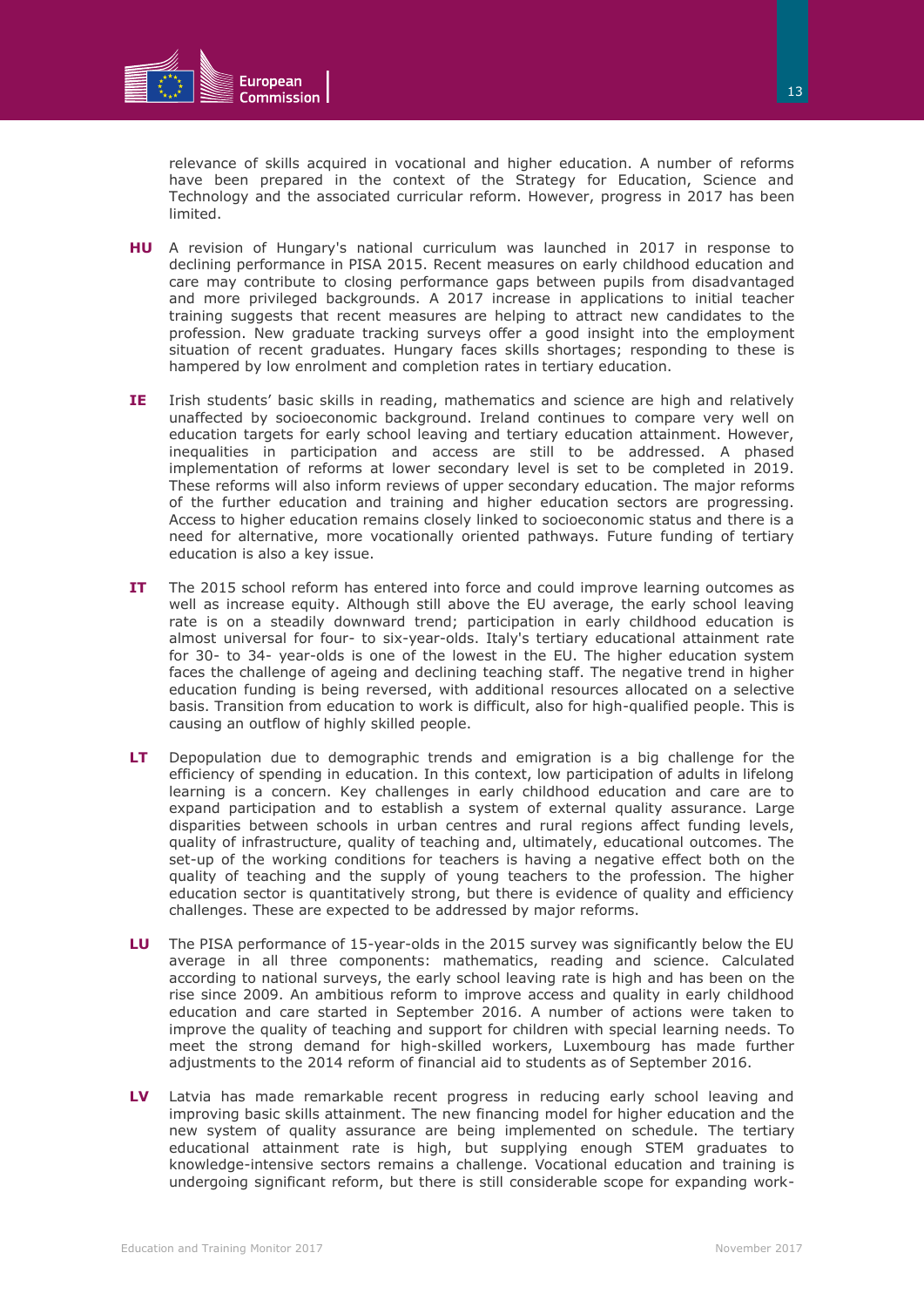![](_page_13_Picture_0.jpeg)

based learning and updating the curriculum. The gender gap in education is a challenge across the board, with women outperforming men significantly both in qualifications and basic skill proficiency.

- **MT** Malta is investing heavily in its education and training system. Despite steady progress, the early school leaving rate is still high and tertiary educational attainment remains low. The reform of secondary education has been launched and could help reduce early school leaving. Transition from education to the labour market is easier than in most other EU countries. Adult participation in learning is relatively low, particularly among the low-skilled.
- **NL** The downward trend in early school leaving continued in 2016. Despite good overall school performance, there has been a decline in basic skills and an increase in educational inequality. The school performance and employment situation of young people from an immigrant background remains an important challenge. The Netherlands faces an increasing shortage of teachers. Following the transition from the grant-based system to student loans, enrolments dropped in higher education in 2015 but recovered in 2016.
- **PL** Overall educational performance is strong. Poland is one of the best EU performers on early school leavers, tertiary attainment and the general level of basic skills of young people is high relative to other EU countries. Participation in early childhood education and care has increased significantly, but challenges related to the youngest children remain. The primary and lower-secondary school system is to be overhauled from September 2017, in conjunction with a later extension of upper-secondary education. These changes are raising concerns among a number of stakeholders. The government has launched a new higher education reform to improve quality, performance and internationalisation. The labour market relevance of vocational education is still limited, despite recent initiatives. The reform of vocational training starts in September 2017. Scattered adult education policy results in low interest and low participation in education and training compared to the EU average.
- **PT** Portugal is making progress in improving educational outcomes, reducing early school leaving and ensuring full public provision of pre-school education for all children aged 3 to 5 years by 2019. Implementation of the 'National Plan to Promote Success at School' — the flagship initiative to prevent school failure — is under way. The number of participating schools has exceeded expectations. Tertiary attainment is improving, but meeting the ambitious national Europe 2020 target will be a challenge. Several measures are under way to help streamline the higher education offer. Promotion of adult education plays a central role in the current education policy, with the aim of addressing the adult population's low level of basic skills.
- **RO** Romania is implementing a competence-based curriculum in school education. Plans are underway to train teachers to teach the modernised curriculum. Underachievement in basic skills remains one of the highest in the EU. This is due to educational factors and equity challenges. Access to quality mainstream education is particularly a challenge for students in rural areas and for Roma. Funding for education is low. Early school leaving risks remaining high, with consequences for the labour market and for economic growth. The labour market relevance of higher education is improving, but tertiary educational attainment is the lowest in the EU. Efforts to introduce dual vocational education and training are underway. Adult participation in learning remains very low despite the need for upskilling.
- **SE** Sweden invests heavily in education, with general government expenditure on education among the highest in the EU. Sweden has one of the highest tertiary educational attainment rates in the EU and the employment rate of its recent tertiary graduates is very high. School education outcomes have improved after years of deteriorating performance, with particularly strong improvements in mathematics and reading. Inequalities are growing: tackling the increasing performance gap between foreign-born and native students is a challenge. The attractiveness of vocational education and training is being improved.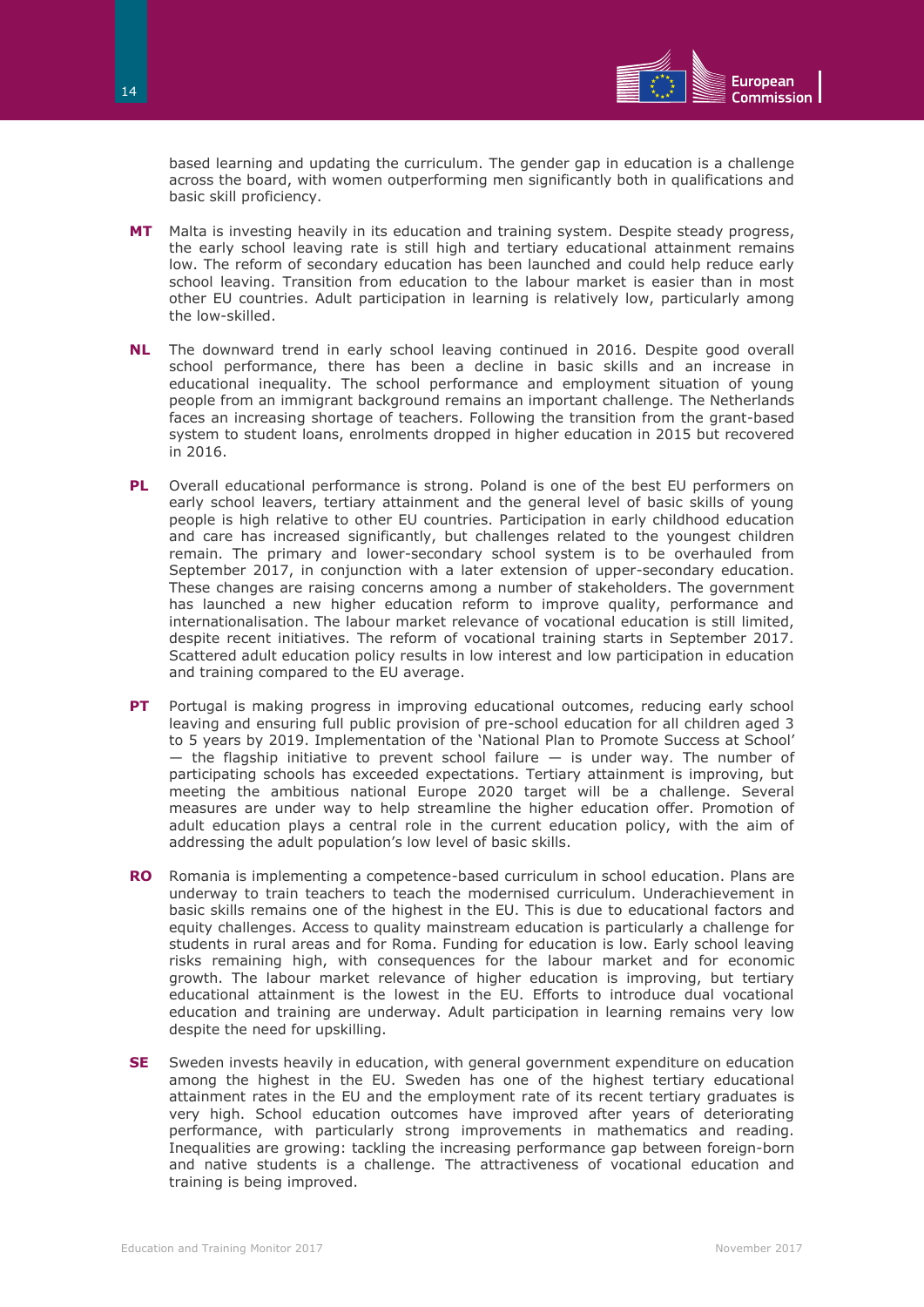![](_page_14_Picture_0.jpeg)

- **SI** With a low rate of early school leaving and a high share of tertiary attainment, Slovenia has a highly educated population and has already met its national targets under the Europe 2020 strategy. High attendance in early childhood education and care provides a strong basis for later success in basic skills. The higher education sector is undergoing reforms which aim to link funding with performance, increase completion rates, encourage internationalisation and strengthen quality assurance. Vocational education is attended by a large number of young people. However, apprenticeships are being reintroduced to engage employers further and help young people make the transition to working life.
- **SK** Slovakia is aiming to develop more strategic central steering of education policies. PISA 2015 results showed a decline in basic skills and a high level of inequality, with low achievement strongly linked to socioeconomic background. There are large regional disparities, particularly affecting the Roma community. Teachers are insufficiently paid and their status is low, limiting the attractiveness of the profession. Their continuing professional development is not sufficiently targeted to development needs. Initial teacher education is not clearly focused on preparing for practical teaching. Education continues to be relatively underfunded at all levels. Slovakia's tertiary attainment rate has made substantial progress. Quality assurance of higher education does not yet meet international standards, the sector is insufficiently internationalised and lacks a professionally oriented short-cycle study offer.
- **UK** The UK performs comparatively well in most of the Education and Training 2020 indicators. PISA 2015 shows that UK students' basic skills in science, maths and reading are stable since 2006, comparatively high and reasonably equitable. Equity is a principal policy goal across all four parts of the UK, with high levels of debate around policy approaches notably in England. Disparities in school funding are at the centre of the current restructuring of funding for schools in England. Low retention rates in the teaching profession impose a significant strain on teacher recruitment and training and generate high costs. The UK has one of the highest rates of tertiary attainment in the EU.